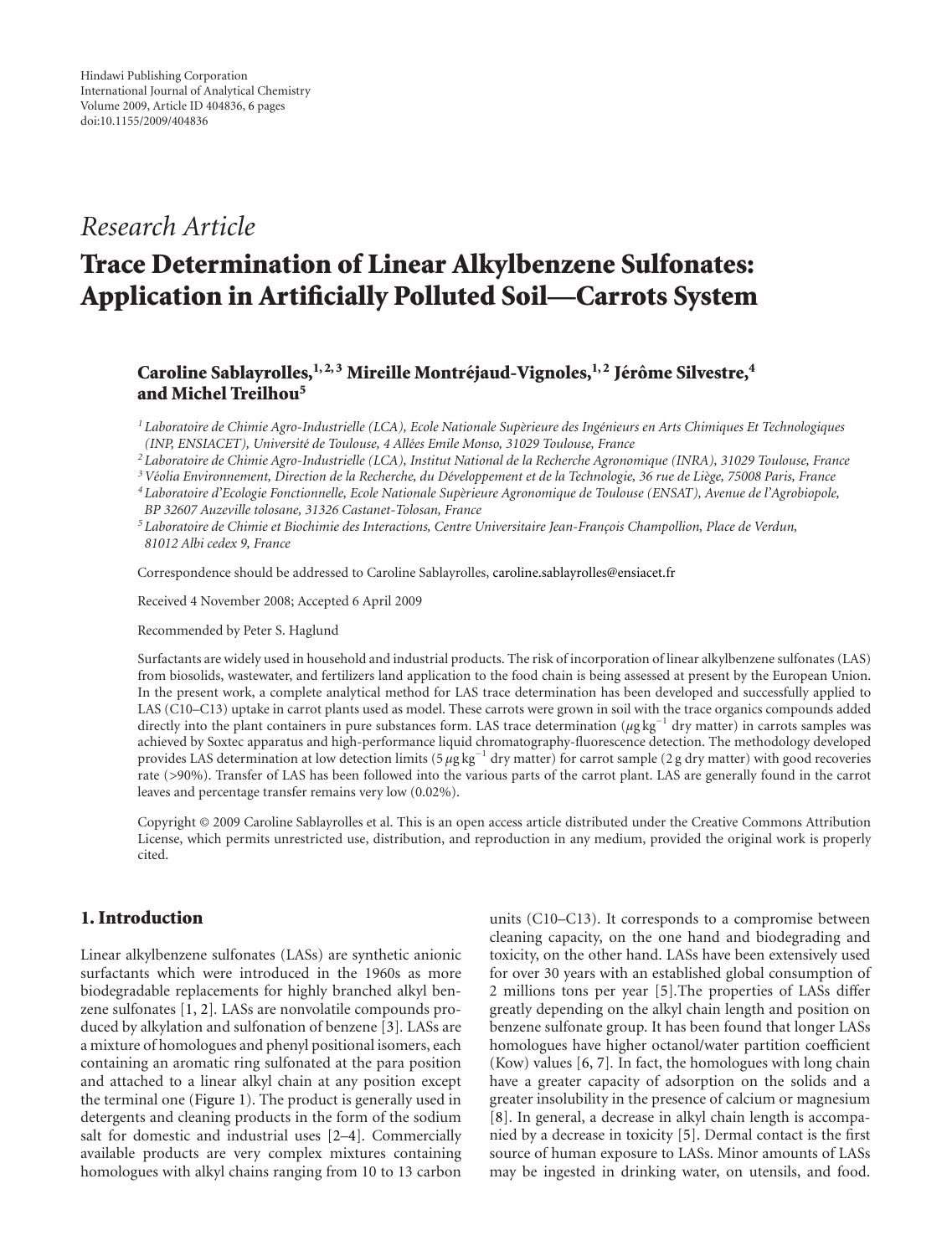The daily intake of LASs via these media (exposure from direct and indirect skin contact as well as from inhalation and from oral route in drinking water and dishware) can be estimated to be about 4 *μ*g/kg body weight [\[9\]](#page-4-9). Occupational exposure to LASs may occur during the formulation of various products, but no chronic effects in humans have been noticed. In great concentration (500–2000 mg kg<sup>-1</sup>), LASs could have a long-term effect [\[8](#page-4-8)]. Indeed, their dispersing capacity could induce the release of others compounds present in soil [\[10\]](#page-4-10)*.* Generated scrubbing could involve the biodisponibility of these new compounds [\[2](#page-4-2)]*.*

After use, LASs are discharged into wastewater treatment plants and dispersed into the environment through effluent discharge into surface waters and sludge disposal on lands. Moreover, LASs can be introduced directly into the grounds: their emulsifying and dispersing properties make them essential in the formulations of fertilizers and pesticides [\[11\]](#page-4-11)*.* They are thus present in many compartments of the environment (sediments, aquatic environments, grounds. . . ). LASs have been detected in raw sewage with a concentration range of  $1-15 \text{ mgL}^{-1}$  [\[9](#page-4-9)], in sludge with concentrations between 3–15 g kg<sup>−</sup><sup>1</sup> of dry matter [\[5](#page-4-5), [8](#page-4-8), [9\]](#page-4-9)*,* in surface waters at 2–47 *μ*gL<sup>-1</sup> concentration range [\[9](#page-4-9)], and in soil at concentrations below 1 mg kg<sup>−</sup><sup>1</sup> [\[9,](#page-4-9) [10](#page-4-10)]. LASs can be degraded under aerobic conditions however are persistent under anaerobic conditions [\[9,](#page-4-9) [12\]](#page-4-12). Moreover, Lara-Martín and colleagues have shown that this surfactant can be degraded in sulfate-reducing environments such as marine sediments [\[13](#page-4-13)].

The determination of LASs in environmental samples is usually performed using liquid chromatographic methods with UV detection [\[4](#page-4-4), [14,](#page-4-14) [15](#page-4-15)], fluorescence detection [\[16\]](#page-4-16), or mass spectrometric detection [\[15,](#page-4-15) [17](#page-4-17), [18\]](#page-4-18) which allows the identification and determination of LASs isomers and homologues. There are a more limited number of gas chromatography methods [\[19](#page-4-19), [20](#page-4-20)] which can be due to the low volatility of these compounds, being necessary the use of derivatisation reactions of the sulfonate group to obtain more volatile compounds. Capillary electrophoresis with UV detection has been also used for the determination of the sum, homologues and isomers of LASs in household products and wastewater samples [\[21](#page-4-21)]*.* Methods for the quantification of LASs in soil [\[18\]](#page-4-18)*,*in sewage sludge [\[18,](#page-4-18) [19](#page-4-19)], in sediment [\[18](#page-4-18), [22](#page-4-22)]*,* in biological organisms [\[17,](#page-4-17) [23\]](#page-4-23), or in water [\[14](#page-4-14), [15](#page-4-15), [20](#page-4-20), [24](#page-4-24)] can be reported. However, these methods cannot be directly applied to plant analysis. Specific purification steps were needed. The main problem for analysis of organic pollutants in plants comes from the complexity of the matrix. Plants have a particular tissue structure, which depend on the species and the age, and are highly rich in pigments, essential oil, fatty acids, or alcohols.

The risk of incorporation of LASs from biosolids, wastewater, and fertilizers land application to the food chain is being assessed at present by the European Union. The present study aims at developing and optimizing a method for LASs quantitative determination to detect their potential presence in food plants Carrots (*Daucus carota* L.) were



<span id="page-1-0"></span>FIGURE 1: General chemical structure of linear alkylbenzene sulfonate (LASs), where x and y corresponds with the number of CH<sup>2</sup> on each side of the benzene sulphonate group (7 •  $x + y$  • 10).

studied because they provide a good maximizing uptake model for research. Indeed, carrots are root crops with high lipid content [\[25\]](#page-5-0) and therefore LASs (amphiphilic nature) should easily be dissolved in these lipids.

#### **2. Experimental**

*2.1. Standards and Reagents.* All chemicals used were analytical quality. Methanol, acetonitrile, and HPLC water were purchased from VWR Merck (France). Sodium perchlorate (NaClO4) and sodium dodecylsulfate (SDS) were obtained by VWR Prolabo (France).The cellulose extraction thimbles of 20 mm  $\times$  80 mm size were purchased from Schleicher & Schuell (France). Fontainebleau sand (particle size 150– 300 *μ*m) to control boiling and powdered Florisil (Florisil PR particle size 60–100 mech-magnesium silicate) to adsorb grease were added to the sample in the cellulose extraction cartridge. The HPLC separation was performed with an Inertsil ODS3 column  $(C_{18})$  of 25 cm long  $\times$  0.46 cm internal diameter and 5 *μ*m particle size purchased from Supelco (France).

Condea Chimie SARL supplied the Marlon ARL which is a commercial surfactant powder containing 80% of C10– C13 LASs. This commercial homologue LASs mixture has the following homologue mass distribution: C10 (14.3%), C11 (35.7%), C12 (30.8%), and C13 (19.2%). Stock standard solution  $(1 gL^{-1})$  was prepared by dissolving 312.5 mg Marlon ARL in 250 mL methanol / SDS aqueous solution at  $5 10^{-3}$  mol L<sup>-1</sup> (50/50, v/v).

*2.2. Samples Collection.* In order to test the different stages of the analytical protocol, carrots (*Daucus carrota*var. *Amsterdam A.B.K. Bejo*) were cultivated under greenhouse conditions (mean temperature 24◦C, 14-hour light, 50% relative humidity). Fifteen days after germination, seedlings were transplanted into glass pots containing soil only (control pots) and soil artificially polluted with LASs (Marlon ARL): 1 g of Marlon ARL were mixed to 2 kg dry matter of soil. Four pots (2 L volume; 15  $10^{-2}$  m high; 13  $10^{-2}$  m diameter) per treatment, each containing 7 carrots, were used. A soil sample was collected from the upper 20 cm of the field horizon from a French agricultural research station and was sieved at 5 mm. All plants were watered with nutrient solution (KNO<sub>3</sub> 5, KH<sub>2</sub>PO<sub>4</sub> 2, Ca(NO<sub>3</sub>)<sub>2</sub> 5, MgSO<sub>4</sub> 1.5 mmol  $L^{-1}$  for macronutrients, and Fe 15, Mn 0.49, Cu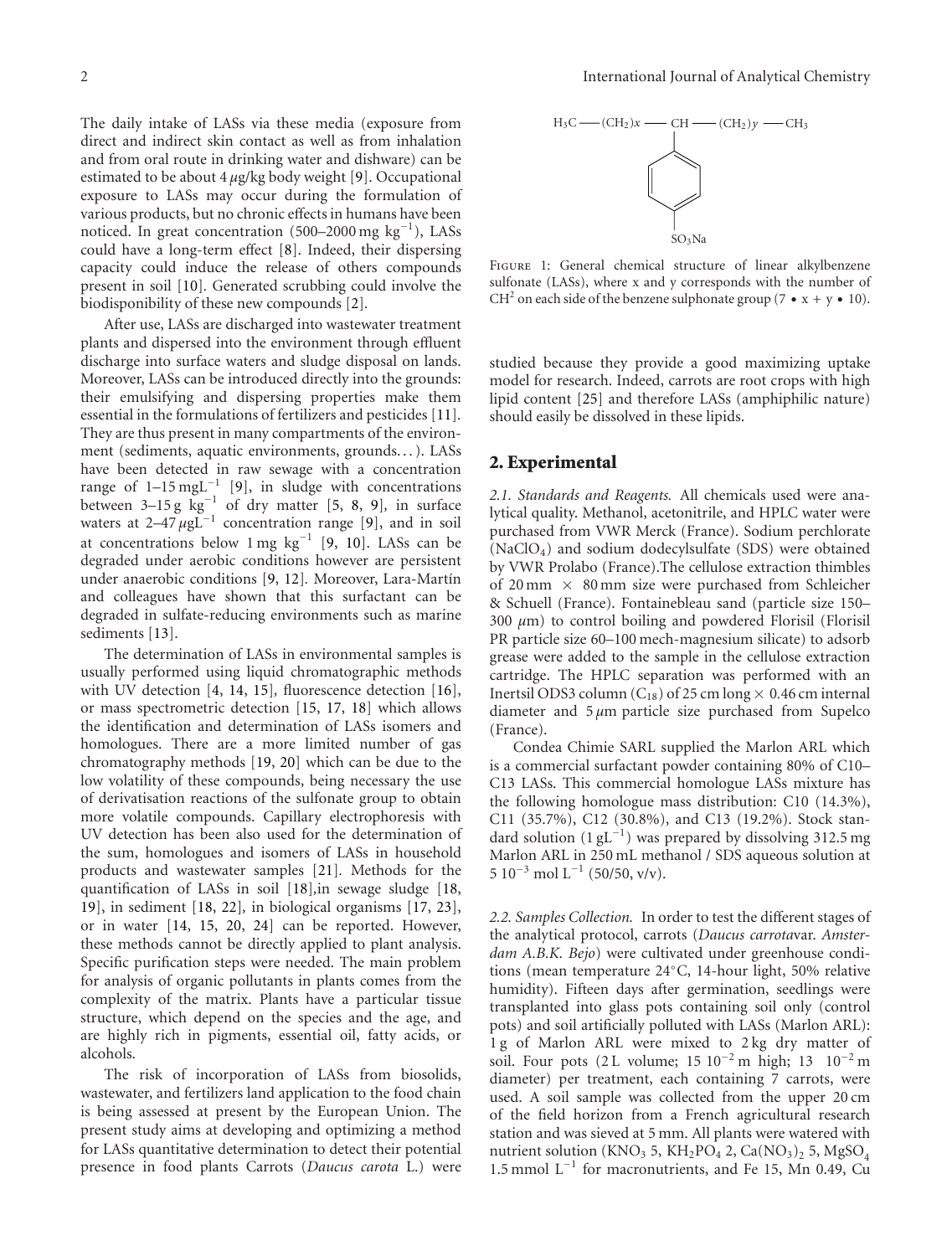

<span id="page-2-0"></span>Separation, identification, and quantification of the LAS homologues

Figure 2: Description of the different treatment stages for LASs quantitative determination.

0.06, Zn 0.11, Mo 0.01, B 0.26 mg L<sup>−</sup><sup>1</sup> for micronutrient) to 2/3 of field capacity in order to allow roots oxygenation. Carrots were harvested after 3 months and divided into leaves, peel, and core. Each part of the plants was carefully washed three times with demineralised water.

*2.3. Sample Extraction.* LASs determination in environmental samples was carried out according to a protocol of several determinative steps, that is, pretreatment, extraction, and analysis [\(Figure 2\)](#page-2-0). Prior to extraction, samples were lyophilized and grounded up using a household grinder. This method allows recuperation of a maximum amount of trace organics.

The solid/liquid extraction was carried out with a Soxtec System HT2 (Tecator, France). This apparatus is a semiautomated apparatus working on the Soxhlet principle, while allowing extractions which are more rapid, economical (better solvent recuperation), and safe (dissociation of extraction and heating units). It is composed of two parts: an oil bath plus a unit with two plates heated by the oil, and above, systems for fixing the cartridge and for cooling. Two grams of lyophilized sample were extracted with 100 mL of methanol for 45 minutes. The sample was placed in a cellulose cartridge which was capped with cotton wool immersed in methanol (boiling mode) for 30 minutes to give a rapid, total contact. Next, the cartridge was lifted up above the still boiling solvent (rinsing mode) allowing the condensing solvent to rinse the sample. Then, a rotary evaporator (Rotavapor, Büchi) and 30◦C temperature controlled bath was used to concentrate

the solvent down to 10 mL. This extract is concentrated to 5 mL under a stream of nitrogen. 5 mL SDS solution (5 mmol L<sup>−</sup><sup>1</sup> ) and 10 mL acetone were added into the extract.

*2.4. Sample Analysis.* P200 (Spectra Physics) pump linked to a Hewlett Packard 1100 fluorimetric detection computercontrolled with data acquisition and processing using Normasoft (ICS) software, was employed. The system was equipped with an Inertsil ODS3 column and a guard column 2 cm long, 4.6 mm in diameter with a particle size of 5 *μ*m (Supelco, France). The volume injected (20 *μ*L) was reproducible and flow was 1.5 mL min<sup>−</sup><sup>1</sup> with the elution lasting for 35 minutes. The mobile phase was acetonitrile (A) and a premixed water/acetonitrile (75/25, v/v) solution containing sodium perchlorate (10 g L<sup>−</sup><sup>1</sup> ) (B) gradient programme (15%A–85%B at start, 2 minutes hold, 11 minutes linear gradient to 40%A–60%B, 1 minutes hold, 8 minutes linear gradient to 70%A–30%B and 5 minutes hold, 5 minutes linear gradient to 15%A–85%B and 3 v hold) and carried out at room temperature. The fluorescence detector operated at excitation-emission wavelengths of 225–305 nm.

#### **3. Results and Discussion**

*3.1. Extraction Time.* Lyophilised carrots sample were spiked with LASs mixture (500 μg kg<sup>-1</sup> dry matter) just prior to extraction to test the effectiveness of the extraction procedure. This level has been chosen in order to be in coherence with the experimental culture. Three extraction times (45, 90, and 180 minutes) have been tested. Three replicates have been made for each extraction procedure. Recovery rate % and standard deviation for extraction times were found such as:  $45$  minutes :  $91 \pm 4$ ;  $90$  minutes:  $91 \pm 9$ ; 180 minutes:  $89 \pm 8$ . The results showed that there is no significant difference between the 3 extraction times. Thus, the total extraction time has been set at 45 minutes (30 minutes in boiling mode and 15 minutes in rinsing mode).

*3.2. Separation, Calibration Graphs, and Limits of Detection.* The homologues separation has been set up using reversed phase high-performance liquid chromatography coupled with fluorescence detector (HPLC-FLD) which has proved to be a successful method for determination of LASs in water and solid samples [\[14](#page-4-14), [22](#page-4-22), [23,](#page-4-23) [26](#page-5-1), [27\]](#page-5-2)*.* LASs separation by homologues is illustrated in [Figure 3.](#page-3-0) This chromatograph corresponds to the analysis of a sample.

Calibration curves (equation:  $y = 3.642 \, 10^4 x + 4.307 \, 10^6$ ) were generated using linear regression analysis and over the established concentration range (5–100 *μ*gmL<sup>−</sup><sup>1</sup> ) gave good fits  $(r^2 > 0.990)$ . LASs were identified by the retention time compared to the qualitative standard. The quantitative calculations are made from the peak area. LASs were determined as the sum of homologous C10 to C13 LASs.

The precision of the method is given as the repeatability expressed as the relative standard deviation (R.S.D.%) and is an evaluation of the overall extraction - analysis procedure [\[28\]](#page-5-3)*.* It is calculated from 5 replicates of 5 carrot samples. The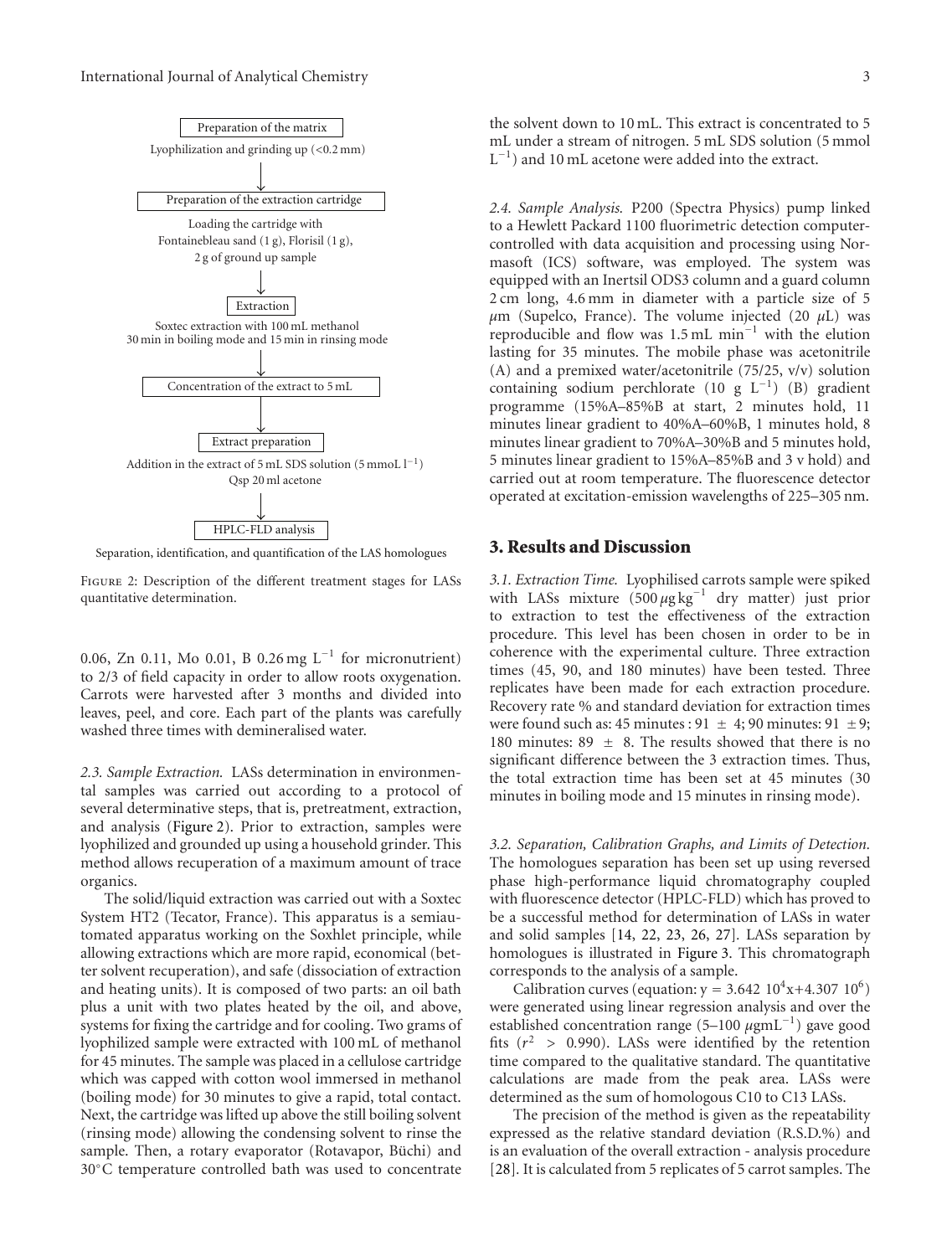<span id="page-3-1"></span>

| TABLE 1: Number of carrots per pot; dry matter production; LASs concentration in soil, and LASs concentration in carrots. Mean values of                |  |
|---------------------------------------------------------------------------------------------------------------------------------------------------------|--|
| four replications followed by the same letter in a column are not significantly different at $P < .05$ , $\pm$ SE, standard error in variance analysis. |  |

| Line           |                                                                                  |        | Control carrots            | LASs carrots             |
|----------------|----------------------------------------------------------------------------------|--------|----------------------------|--------------------------|
| 1              | Number of pots                                                                   |        | 6                          | 6                        |
| 2              | Number of carrots per pot                                                        | carrot | $7.00 \pm 0.50^b$          | $6.25 \pm 0.48^b$        |
|                |                                                                                  | Peel   | $82.5 \pm 4.8^{\circ}$     | $85.0 \pm 23.6^{\circ}$  |
| 3              | Dry matter production (mg per plant, mean $\pm$ S.E.)                            | Core   | $188.0 \pm 9.5^{\text{a}}$ | $197.0 \pm 54.2^{\circ}$ |
|                |                                                                                  | Leaves | $210.0 \pm 15.7^{\circ}$   | $233.0 \pm 19.7^{\circ}$ |
| $\overline{4}$ | Total content of LASs in soil (initial) (mg $kg^{-1}$ dry matter, mean $\pm$ SE) | Soil   | $50 + 4$                   | $500 \pm 20$             |
|                |                                                                                  | Peel   | $0.47 \pm 0.04$            | $0.63 \pm 0.06$          |
| 5              | Total content of LASs in carrot plants (mg $kg^{-1}$ dry matter, mean $\pm$ SE)  | Core   | $0.26 \pm 0.03$            | $0.31 \pm 0.03$          |
|                |                                                                                  | Leaves | $0.06 \pm 0.01$            | $0.26 \pm 0.02$          |



<span id="page-3-0"></span>Figure 3: HPLC-FLD chromatogram obtained for carrot sample spiked with LASs (50 *μ*gg<sup>−</sup><sup>1</sup> dry matter). Chromatographic condition: Inertsil ODS3 colum of  $250 \times 4.6$  mm ( $5 \mu$ g), flow rate = 1.5 mL min<sup>−</sup><sup>1</sup> , fluorescence detection (ex: 225 nm–em: 305 nm),  $20 \mu L$  of injection volume.

R.S.D. was found to be 5% for the concentration level 30 mg LASs  $kg^{-1}$  dry matter.

The recoveries rate were found in the range of  $91 \pm 4\%$  for carrot samples. The blank values, obtained from an empty sampler, were  $\lt 5 \mu g kg^{-1}$  dry matter.

The quantification limit has been based on 10 standard deviations (S.D.) of 10 replicates samples and was determined to be 25 *μ*g kg<sup>−</sup><sup>1</sup> of dry matter. The detection limit, based on 3 standard deviations (S.D.) of 10 replicates samples, was determined to be 5 *μ*g kg<sup>-1</sup> of dry matter. This limit of detection is 100 times lower than those obtained by Gron et al. [\[27\]](#page-5-2), and Mortensen et al. [\[26](#page-5-1)], for carrots analysis.

*3.3. Application.* This method has been applied to carrots samples exposed to LASs with objective of evaluating potential bioconcentration of this surfactant.

Initially carrots cultures on sand–LASs pure substances mixtures were carried out but carrots did not develop. Indeed, LASs induce a modification of the sand capillarity properties: water do not go up when it is introduced by the lower part of the farming system and water fall down when it is introduced by the higher part of the substrate. Thus, carrots cultures on soil with LASs pure substances were set up.

Statistical data processing were carried out after a variance analysis by the test with multiple degree of Newman-Keuls at  $P < .05$  (Statistical Software, Sigma Stat 2.00). The same letter in a column means as there is no significant difference with  $P < .05$ . On the other hand, a different letter means that there is a significant difference between treatments.

[Table 1](#page-3-1) (line 1 and 2) presents the number of repetitions per treatment and the number of carrots per pot. In a general way, 7 carrots per pot were transplanted. With the stage of harvest, there do not remain inevitably these 7 carrots because of climatic and watering conditions. However, there is no significant difference between treatments regarding the number of carrots per pot.

Dry matter production is presented in [Table 1](#page-3-1) (line 3). Newman-Keuls tests showed that there were no significant differences in growth between the carrots on soil only (control) and those on soil with LASs pure substances. It is thus clear that even in very great quantity, LASs do not inhibit the development of carrot under our experimental conditions. This result is in agreement with [\[27](#page-5-2)]*.*

Average levels of LASs in core, peel, and leaves of carrot plants are presented in [Table 1](#page-3-1) (line 4). HPLC-FLD apparatus gives concentration results in mg  $L^{-1}$ . Knowing sample mass and taking into account all analytical steps, results can be expressed in terms of mg kg<sup>−</sup><sup>1</sup> of dry matter.

The percentage of transfer of LASs in carrot was calculated by submitting the ratio of the mass of LASs found in carrot on the mass of LASs present initially in the pot. Only, 0.02% of LASs initially spiked in soil have been uptake by carrot plants. Percentage repartition of LASs have been calculated by taking into account LASs flux in each carrot compartment and LASs total flux transferred in the three compartments. Mean of 12% LASs transferred are found in peel, 23% in core, and 66% in leaves. LASs are compounds likely to be transferred from the ground towards plant [\[27](#page-5-2), [29](#page-5-4), [30](#page-5-5)]. LASs properties responsible for this behavior are a great solubility in water without micelle formation and weak affinity for organic matter. Thus, LASs can be transferred towards the plants by water absorption by the roots. Indeed, LASs are surface-active anion which has the characteristic to have absorbent groups (sodium sulfonate) and hydrophobic groups (alkyl chain) (2)*.* Thus, carrots are able to accumulate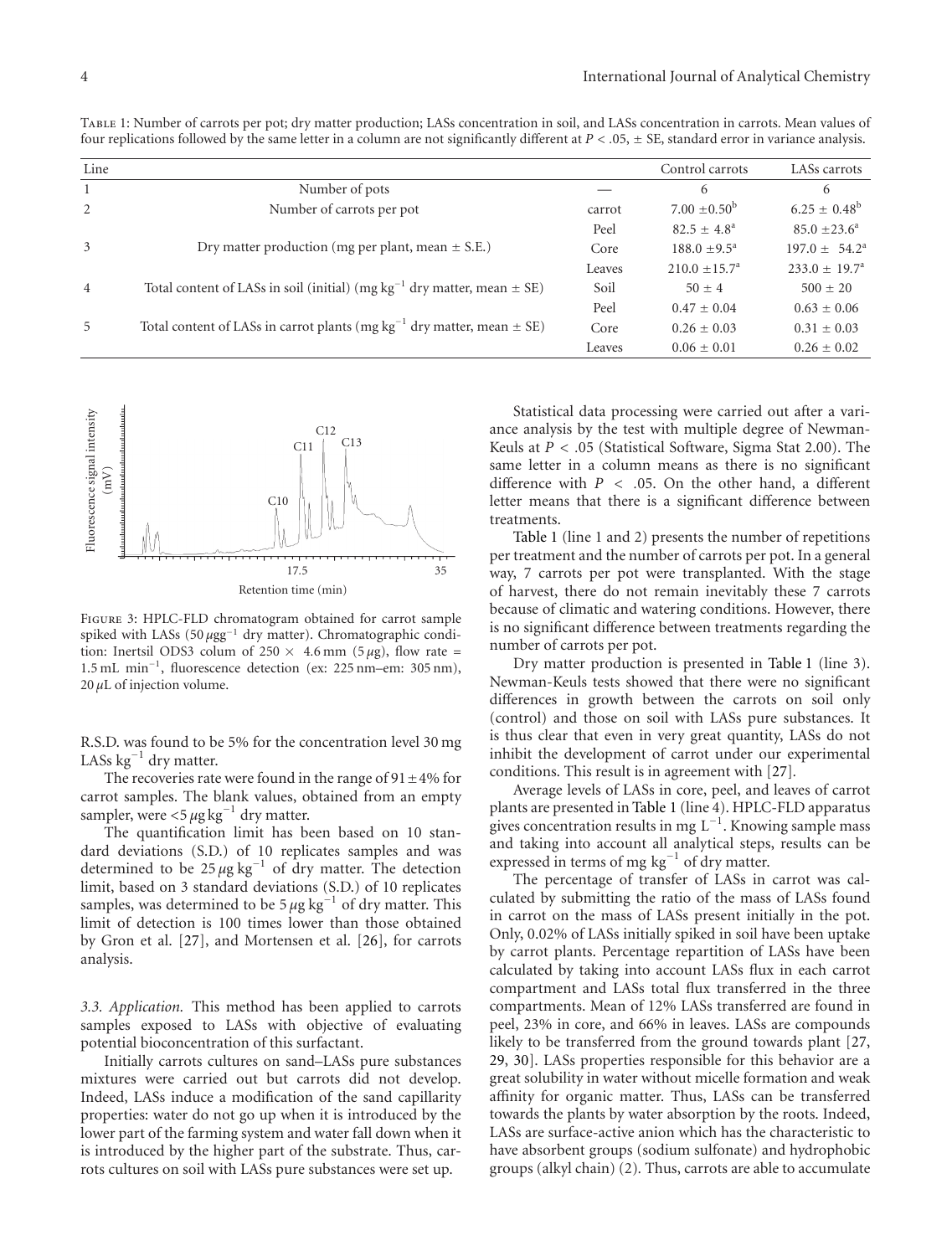hydrophobic compounds [\[31](#page-5-6)] but the uptake observed in this experimentation remains very low.

#### **4. Conclusions**

An analytical protocol for LAS determination in carrots using Soxtec extraction (methanol, 30 minutes) and HPLC-FLD quantification has been developed. The methodology developed provides good recoveries rate  $(91 \pm 4\%)$ , good precision (5%) and low detection limits (5 *μ*g kg<sup>−</sup><sup>1</sup> dry matter) for carrot sample (2 g dry matter). This method has been applied to the study of LAS bioavailability in carrots cultivated on soil enriched with pure trace organics. LAS have been traced in the various parts of the plant. LAS are generally found in carrot leaves. Plant analyses of LAS in carrots showed a weak plant uptake with LAS added as spike solution.

#### **Acknowledgments**

This research has been supported by Anjou Recherche (Veolia Environnement, Paris). Authors acknowledge Sabrina Guili, Pauline Pinel and Ecole Nationale de Formation Agronomique's staff for technical support.

#### <span id="page-4-0"></span>**References**

- <span id="page-4-1"></span>[1] R. A. Rapaport and W. S. Eckhoff, "Monitoring linear alkyl benzene sulfonate in the environment: 1973–1986," *Environmental Toxicology and Chemistry*, vol. 9, no. 10, pp. 1245–1257, 1990.
- <span id="page-4-2"></span>[2] J. Jensen, "Fate and effects of linear alkylbenzene sulphonates (LAS) in the terrestrial environment," *The Science of the Total Environment*, vol. 226, no. 2-3, pp. 93–111, 1999.
- <span id="page-4-3"></span>[3] G. Thoumelin, *Les Tensio-Actifs dans les Eaux Douces et Marines: Analyse, Comportement, Ecotoxicologie*, Reperes Ocean, Lille, France, 1995.
- <span id="page-4-4"></span>[4] A. Marcomini, F. Filipuzzi, and W. Giger, "Aromatic surfactants in laundry detergents and hard-surface cleaners: linear alkylbenzenesulphonates and alkylphenol polyethoxylates," *Chemosphere*, vol. 17, no. 5, pp. 853–863, 1988.
- <span id="page-4-5"></span>[5] W. De Wolf and T. Feijtel, "Terrestrial risk assessment for linear alkyl benzene sulfonate (LAS) in sludge-amended soils," *Chemosphere*, vol. 36, no. 6, pp. 1319–1343, 1998.
- <span id="page-4-6"></span>[6] K. Jones and J. Stevens, *Organic Contaminants in Sewage Sludge Applied to Agricultural Land*, Water Industry Research, London, UK, 2002.
- <span id="page-4-7"></span>[7] G.-G. Ying, "Fate, behavior and effects of surfactants and their degradation products in the environment," *Environment International*, vol. 32, no. 3, pp. 417–431, 2006.
- <span id="page-4-8"></span>[8] D. Schowanek, H. David, R. Francaviglia, et al., "Probabilistic risk assessment for linear alkylbenzene sulfonate (LAS) in sewage sludge used on agricultural soil," *Regulatory Toxicology and Pharmacology*, vol. 49, no. 3, pp. 245–259, 2007.
- <span id="page-4-9"></span>[9] HERA, "Human and environmental risk assessment of ingredients of household cleaning products," Report for LAS., 2004, [http://www.heraproject.com.](http://www.heraproject.com)
- <span id="page-4-10"></span>[10] S. D. Haigh, "A review of the interaction of surfactants with organic contaminants in soil," in *Science of the Total Environment*, vol. 185, no. 1–3, pp. 161–170, 1996.
- <span id="page-4-11"></span>[11] L. Carlsen, M.-B. Metzon, and J. Kjelsmark, "Linear alkylbenzene sulfonates (LAS) in the terrestrial environment," *The Science of the Total Environment*, vol. 290, no. 1–3, pp. 225– 230, 2002.
- <span id="page-4-12"></span>[12] M. T. García, E. Campos, I. Ribosa, A. Latorre, and J. Sànchez-Leal, "Anaerobic digestion of linear alkyl benzene sulfonates: biodegradation kinetics and metabolite analysis," *Chemosphere*, vol. 60, no. 11, pp. 1636–1643, 2005.
- <span id="page-4-13"></span>[13] P. A. Lara-Martín, A. Gómez-Parra, T. Köchling, J. L. Sanz, R. Amils, and E. González-Mazo, "Anaerobic degradation of linear alkylbenzene sulfonates in coastal marine sediments," *Environmental Science and Technology*, vol. 41, no. 10, pp. 3573–3579, 2007.
- <span id="page-4-14"></span>[14] A. Di Corcia, M. Marchetti, R. Samperi, and A. Marcomini, "Liquid chromatographic determination of linear alkylbenzenesulfonates in aqueous environmental samples," *Analytical Chemistry*, vol. 63, no. 11, pp. 1179–1182, 1991.
- <span id="page-4-15"></span>[15] S. Wangkarn, P. Soisungnoen, M. Rayanakorn, and K. Grudpan, "Determination of linear alkylbenzene sulfonates in water samples by liquid chromatography-UV detection and confirmation by liquid chromatography-mass spectrometry," *Talanta*, vol. 67, no. 4, pp. 686–695, 2005.
- <span id="page-4-16"></span>[16] M. L. Sanchez-Martinez, M. P. Aguilar-Caballos, S. A. Eremin, and A. Gomez-Hens, "Determination of linear alkylbenzenesulfonates in water samples by immunoaffinity chromatography with fluorescence detection," *Analytica Chimica Acta*, vol. 553, no. 1-2, pp. 93–98, 2005.
- <span id="page-4-17"></span>[17] J. Tolls, R. Samperi, and A. Di Corcia, "Bioaccumulation of LAS in feral fish studied by a novel LC-MS/MS method," *Environmental Science and Technology*, vol. 37, no. 2, pp. 314– 320, 2003.
- <span id="page-4-18"></span>[18] P. Eichhorn, O. Lopez, and D. Barcelo, "Application of liquid chromatography-electrospray-tandem mass spectrometry for the identification and characterisation of linear alkylbenzene sulfonates and sulfophenyl carboxylates in sludge-amended soils," *Journal of Chromatography A*, vol. 1067, no. 1-2, pp. 171–179, 2005.
- <span id="page-4-19"></span>[19] J. McEvoy and W. Giger, "Determination of linear alkylbenzenesulfonates in sewage sludge by high-resolution gas chromatography/mass spectrometry," *Environmental Science and Technology*, vol. 20, no. 4, pp. 376–383, 1986.
- <span id="page-4-20"></span>[20] R. Alzaga, A. Peña, L. Ortiz, and J. M. Bayona, "Determination of linear alkylbenzensulfonates in aqueous matrices by ionpair solid-phase microextraction-in-port derivatization-gas chromatography-mass spectrometry," in *Journal of Chromatography A*, vol. 999, no. 1-2, pp. 51–60, 2003.
- <span id="page-4-21"></span>[21] W.-H. Ding and C.-H. Liu, "Analysis of linear alkylbenzenesulfonates by capillary zone electrophoresis with large-volume sample stacking," *Journal of Chromatography A*, vol. 929, no. 1-2, pp. 143–150, 2001.
- <span id="page-4-22"></span>[22] S. Morales-Muñoz, J. L. Luque-García, and M. D. Luque de Castro, "Screening method for linear alkylbenzene sulfonates in sediments based on water Soxhlet extraction assisted by focused microwaves with on-line preconcentration/derivatization/detection," *Journal of Chromatography A*, vol. 1026, no. 1-2, pp. 41–46, 2004.
- <span id="page-4-23"></span>[23] M. Saez, V. M. León, A. Gómez-Parra, and E. González-Mazo, "Extraction and isolation of linear alkylbenzene sulfonates and their intermediate metabolites from various marine organisms," *Journal of Chromatography A*, vol. 889, no. 1-2, pp. 99–104, 2000.
- <span id="page-4-24"></span>[24] T. Reemtsma, "Methods of analysis of polar aromatic sulfonates from aquatic environments," *Journal of Chromatography A*, vol. 733, no. 1-2, pp. 473–489, 1996.